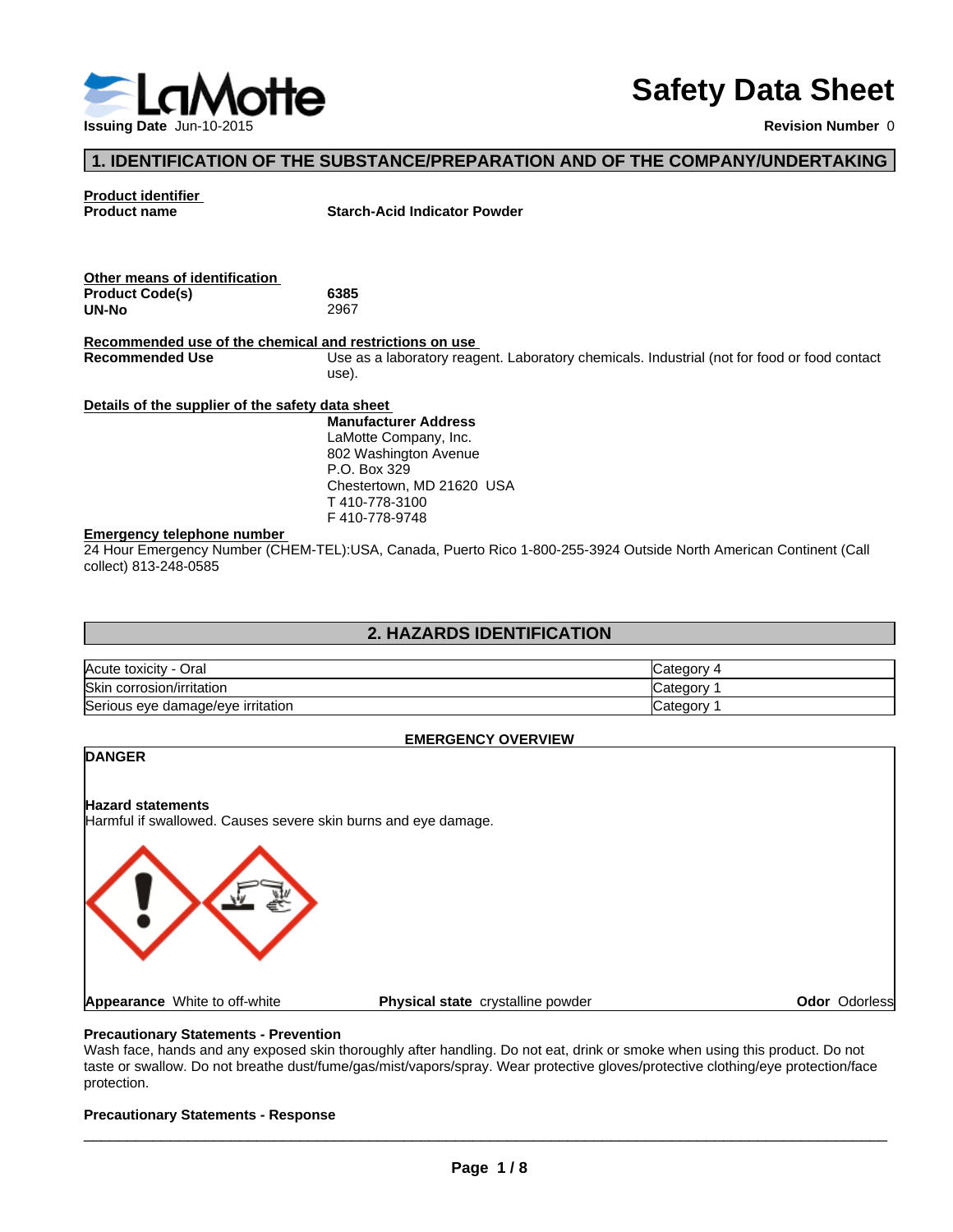#### Immediately call a POISON CENTER or physician.

IF IN EYES: Rinse cautiously with water for several minutes. Remove contact lenses, if present and easy to do. Continue rinsing. IF ON SKIN (or hair): Remove immediately all contaminated clothing. Rinse skin with water

 $\overline{\phantom{a}}$  ,  $\overline{\phantom{a}}$  ,  $\overline{\phantom{a}}$  ,  $\overline{\phantom{a}}$  ,  $\overline{\phantom{a}}$  ,  $\overline{\phantom{a}}$  ,  $\overline{\phantom{a}}$  ,  $\overline{\phantom{a}}$  ,  $\overline{\phantom{a}}$  ,  $\overline{\phantom{a}}$  ,  $\overline{\phantom{a}}$  ,  $\overline{\phantom{a}}$  ,  $\overline{\phantom{a}}$  ,  $\overline{\phantom{a}}$  ,  $\overline{\phantom{a}}$  ,  $\overline{\phantom{a}}$ 

Wash contaminated clothing before reuse

IF INHALED: Remove victim to fresh air and keep at rest in a position comfortable for breathing

IF SWALLOWED: Call a POISON CENTER or doctor/physician if you feel unwell, Rinse mouth, IF SWALLOWED, Do NOT induce vomiting

#### **Precautionary Statements - Storage**

Store locked up.

#### **Precautionary Statements - Disposal**

Dispose of contents/container to an approved waste disposal plant.

#### **Other Hazards**

Harmful to aquatic life with long lasting effects

#### **Unknown Acute Toxicity**

5% of the mixture consists of ingredient(s) of unknown toxicity

#### **3. COMPOSITION/INFORMATION ON INGREDIENTS**

| <b>Chemical name</b>                | CAS No                          | <br>.√eight-% |
|-------------------------------------|---------------------------------|---------------|
| (Amylodextrin)<br>Starch<br>Soluble | 9005-84-9                       |               |
| Sultamic acid                       | E220<br>$\sim$<br>14-<br>ാാ∠്ത- | ັບ            |

#### **4. FIRST AID MEASURES**

| <b>First Aid Measures</b>          |                                                                                                                                                                                                          |
|------------------------------------|----------------------------------------------------------------------------------------------------------------------------------------------------------------------------------------------------------|
| <b>General advice</b>              | Do not get in eyes, on skin, or on clothing. Show this safety data sheet to the doctor in<br>attendance.                                                                                                 |
| Eye contact                        | Rinse immediately with plenty of water, also under the eyelids, for at least 15 minutes. Seek<br>immediate medical attention/advice.                                                                     |
| <b>Skin contact</b>                | Wash off immediately with soap and plenty of water for at least 15 minutes. Take off<br>contaminated clothing and wash before reuse. If symptoms persist, call a physician.                              |
| <b>Inhalation</b>                  | Remove to fresh air. If symptoms persist, call a physician.                                                                                                                                              |
| Ingestion                          | Do NOT induce vomiting. Drink plenty of water. Never give anything by mouth to an<br>unconscious person. Immediate medical attention is required.                                                        |
| Self-protection of the first aider | Ensure that medical personnel are aware of the material(s) involved, take precautions to<br>protect themselves and prevent spread of contamination. Use personal protection<br>recommended in Section 8. |
| <b>Notes to Physician</b>          | After inhalation exposure, observe for 24 to 72 hours as pulmonary edema may be delayed.                                                                                                                 |
|                                    | <b>5. FIRE-FIGHTING MEASURES</b>                                                                                                                                                                         |

#### **Suitable extinguishing media**

Water spray, dry chemical, carbon dioxide (CO<sub>2</sub>), or foam.

#### **Protective equipment and precautions for firefighters**

As in any fire, wear self-contained breathing apparatus pressure-demand, MSHA/NIOSH (approved or equivalent) and full protective gear.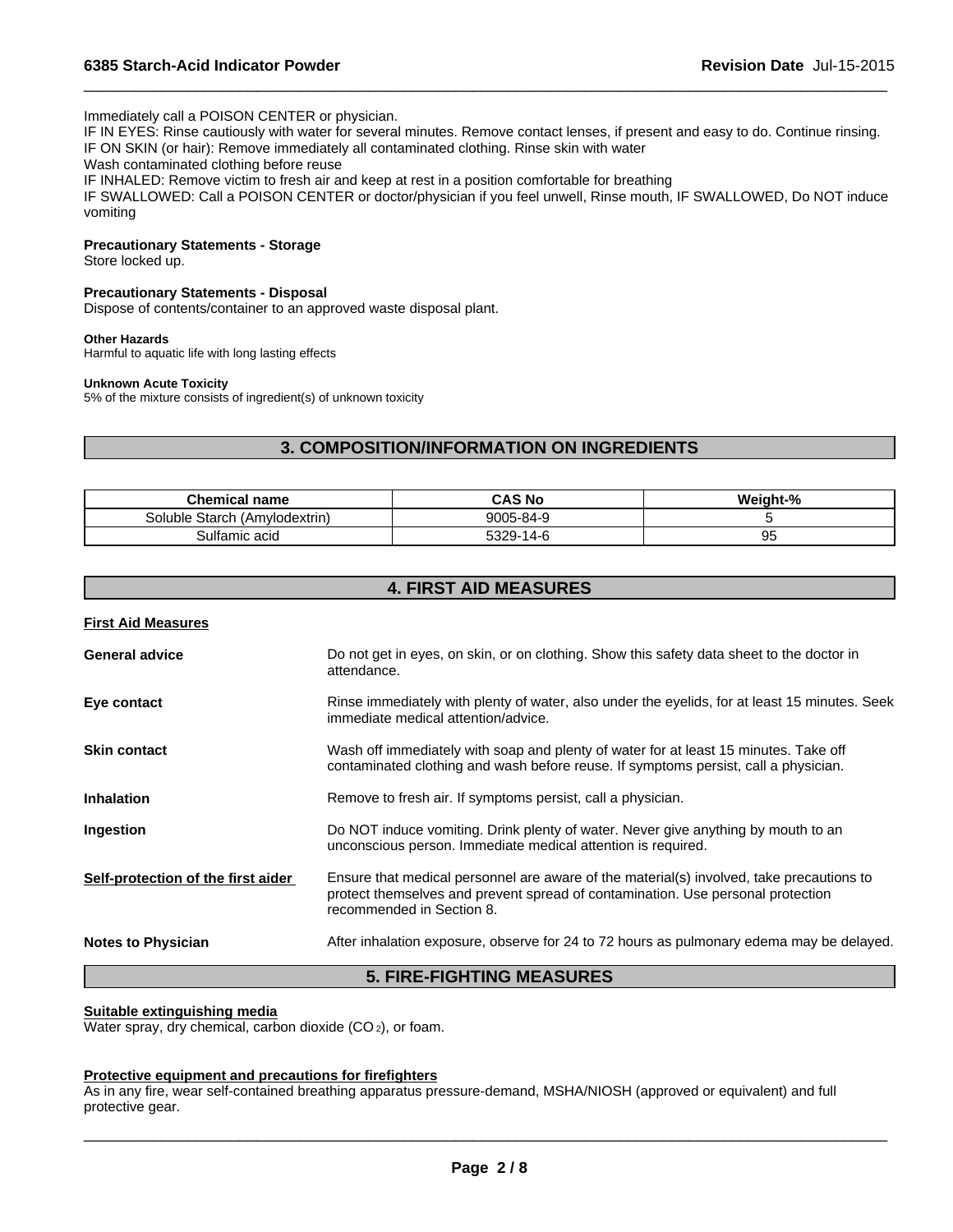#### **6. ACCIDENTAL RELEASE MEASURES**

 $\overline{\phantom{a}}$  ,  $\overline{\phantom{a}}$  ,  $\overline{\phantom{a}}$  ,  $\overline{\phantom{a}}$  ,  $\overline{\phantom{a}}$  ,  $\overline{\phantom{a}}$  ,  $\overline{\phantom{a}}$  ,  $\overline{\phantom{a}}$  ,  $\overline{\phantom{a}}$  ,  $\overline{\phantom{a}}$  ,  $\overline{\phantom{a}}$  ,  $\overline{\phantom{a}}$  ,  $\overline{\phantom{a}}$  ,  $\overline{\phantom{a}}$  ,  $\overline{\phantom{a}}$  ,  $\overline{\phantom{a}}$ 

#### **Personal precautions, protective equipment and emergency procedures**

**Personal precautions** Use personal protection recommended in Section 8. Avoid contact with skin, eyes or clothing. Avoid breathing vapors or mists.

#### **Environmental precautions** See Section 12 for additional Ecological Information.

violently with bases.

**Methods and material for containment and cleaning up** 

**Methods for cleaning up** Sweep up and shovel into suitable containers for disposal. Avoid dust formation. Keep in suitable and closed containers for disposal. Clean contaminated surface thoroughly.

#### **7. HANDLING AND STORAGE**

#### **Precautions for safe handling**

Handling **Handle** in accordance with good industrial hygiene and safety practice. Prevent contact with skin, eyes, and clothing. Do not taste or swallow. Do not eat, drink, or smoke when using this product.

#### **Conditions for safe storage, including any incompatibilities**

| <b>Storage</b>               | Keep containers tightly closed in a dry, cool and well-ventilated place. Keep away from<br>heat, moisture, and incompatibles. Keep out of the reach of children. |  |
|------------------------------|------------------------------------------------------------------------------------------------------------------------------------------------------------------|--|
| <b>Incompatible Products</b> | Strong oxidizing agents. Nitric acid. Chlorine. Solutions are strongly acidic and react                                                                          |  |

#### **8. EXPOSURE CONTROLS/PERSONAL PROTECTION**

#### **Control parameters**

| <b>Chemical name</b>                       | <b>ACGIH TLV</b> | <b>OSHA PEL</b> | <b>NIOSH IDLH</b> |
|--------------------------------------------|------------------|-----------------|-------------------|
| Soluble Starch (Amylodextrin)<br>9005-84-9 |                  |                 | Not Established   |
| Sulfamic acid<br>5329-14-6                 |                  |                 | Not Established   |

#### **Appropriate engineering controls**

**Engineering Measures** Provide appropriate exhaust ventilation at places where dust is formed. Ensure that eyewash stations and safety showers are close to the workstation location. Showers Eyewash stations Ventilation systems.

#### **Individual protection measures, such as personal protective equipment**

| <b>Eye/Face Protection</b>    | Wear safety glasses with side shields (or goggles).                                                                                                                                                   |
|-------------------------------|-------------------------------------------------------------------------------------------------------------------------------------------------------------------------------------------------------|
| Skin and body protection      | Wear latex or nitrile gloves. Wear protective gloves/clothing. Risk of contact:. Chemical<br>resistant protective sleeves.                                                                            |
| <b>Respiratory protection</b> | When workers are facing concentrations above the exposure limit they must use<br>appropriate certified respirators.                                                                                   |
| <b>Hygiene Measures</b>       | Handle in accordance with good industrial hygiene and safety practice. Do not eat, drink or<br>smoke when using this product. Wash hands before breaks and immediately after handling<br>the product. |

#### **9. PHYSICAL AND CHEMICAL PROPERTIES**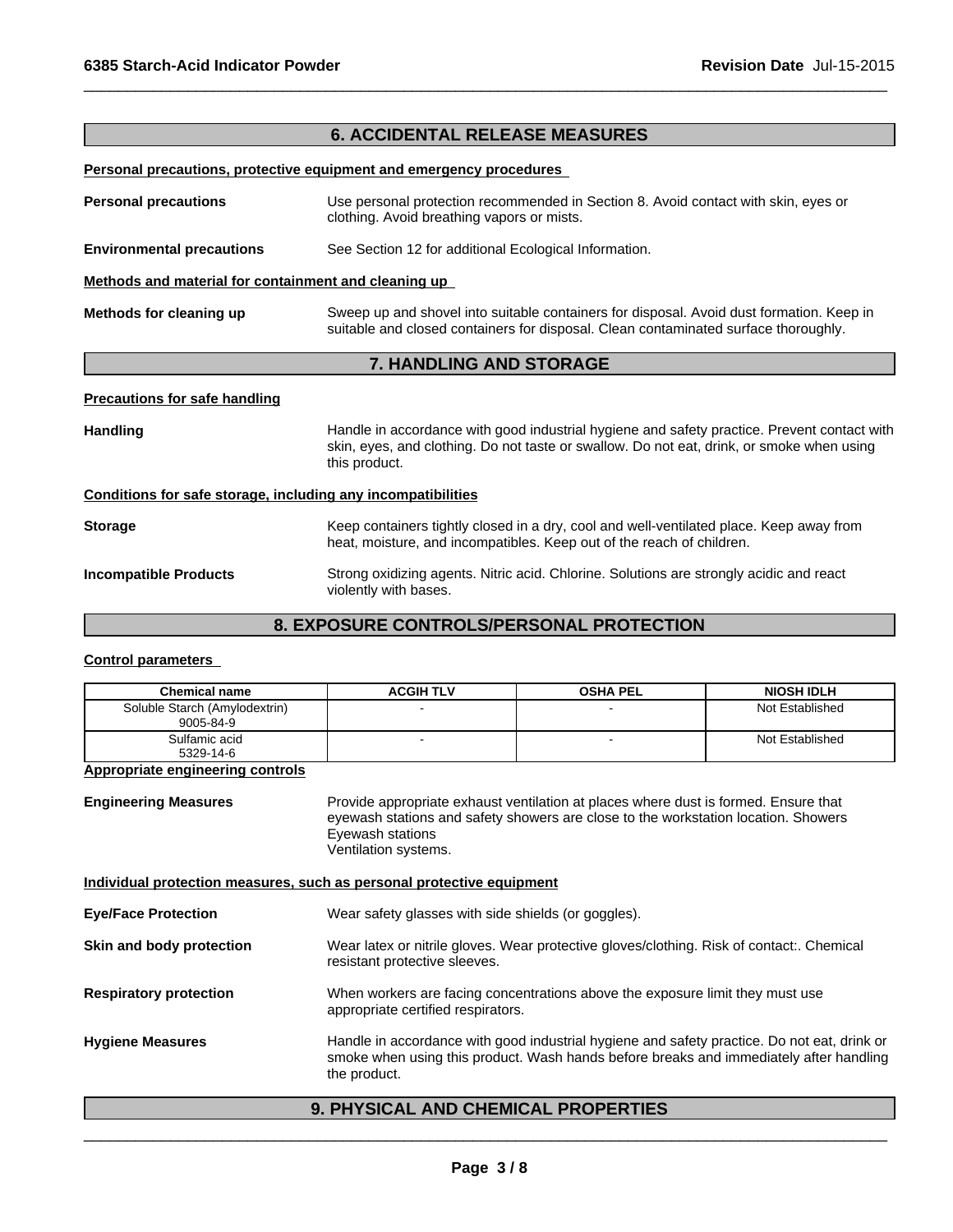#### **Information on basic physical and chemical properties**

| <b>Physical state</b><br>Appearance | crystalline powder<br>White to off-white | Odor              | Odorless |
|-------------------------------------|------------------------------------------|-------------------|----------|
| <b>Property</b>                     | <b>Values</b>                            | Remarks • Method  |          |
| pH                                  | 1                                        | (0.1g/10mL water) |          |
| Melting point / freezing point      | ca. 205 °C / 401 °F                      |                   |          |
| Boiling point / boiling range       | Decomposes                               |                   |          |
| <b>Flash point</b>                  | No information available                 |                   |          |
| <b>Evaporation rate</b>             |                                          |                   |          |
| Flammability (solid, gas)           | No information available                 |                   |          |
| <b>Flammability Limit in Air</b>    |                                          |                   |          |
| <b>Upper flammability limit:</b>    | No information available                 |                   |          |
| Lower flammability limit:           | No information available                 |                   |          |
| Vapor pressure                      | No information available                 |                   |          |
| <b>Vapor density</b>                | No information available                 |                   |          |
| <b>Specific gravity</b>             | No information available                 |                   |          |
| <b>Water solubility</b>             | Soluble in water                         |                   |          |
| Solubility in other solvents        | No information available                 |                   |          |
| <b>Partition coefficient</b>        | No information available                 |                   |          |
| <b>Autoignition temperature</b>     | No information available                 |                   |          |
| <b>Decomposition temperature</b>    | No information available                 |                   |          |
| <b>Kinematic viscosity</b>          | No information available                 |                   |          |
| <b>Dynamic viscosity</b>            | No information available                 |                   |          |
| <b>Explosive properties</b>         | No information available                 |                   |          |
| <b>Oxidizing properties</b>         | No information available                 |                   |          |
| <b>Other Information</b>            |                                          |                   |          |
| <b>Softening point</b>              | No information available                 |                   |          |
| Molecular weight                    | No information available                 |                   |          |
| <b>VOC Content (%)</b>              | No information available                 |                   |          |
| <b>Density</b>                      | ca. 2.15 g/cm3 @77°F                     |                   |          |

 $\overline{\phantom{a}}$  ,  $\overline{\phantom{a}}$  ,  $\overline{\phantom{a}}$  ,  $\overline{\phantom{a}}$  ,  $\overline{\phantom{a}}$  ,  $\overline{\phantom{a}}$  ,  $\overline{\phantom{a}}$  ,  $\overline{\phantom{a}}$  ,  $\overline{\phantom{a}}$  ,  $\overline{\phantom{a}}$  ,  $\overline{\phantom{a}}$  ,  $\overline{\phantom{a}}$  ,  $\overline{\phantom{a}}$  ,  $\overline{\phantom{a}}$  ,  $\overline{\phantom{a}}$  ,  $\overline{\phantom{a}}$ 

#### **10. STABILITY AND REACTIVITY**

**Bulk density No information available Bulk density No** information available

| <b>Stability</b><br>Hazardous polymerization | Stable under recommended storage conditions.<br>Hazardous polymerization does not occur.                         |
|----------------------------------------------|------------------------------------------------------------------------------------------------------------------|
| <b>Conditions to avoid</b>                   | Excessive heat. Incompatible products.                                                                           |
| Incompatible materials                       | Strong oxidizing agents. Nitric acid. Chlorine. Solutions are strongly acidic and react<br>violently with bases. |
|                                              | Hazardous decomposition products Sulfur oxides (SOx). Nitrogen oxides (NOx). Carbon oxides (COx).                |

### **11. TOXICOLOGICAL INFORMATION**

#### **Information on likely routes of exposure**

#### **Component Information**

| <b>Chemical name</b>                         | Oral LD50            | Dermal LD50     | <b>Inhalation LC50</b> |
|----------------------------------------------|----------------------|-----------------|------------------------|
| Soluble Starch (Amylodextrin)<br>  9005-84-9 | Not Established      | Not Established | Not Established        |
| Sulfamic acid<br>5329-14-6                   | $= 1450$ mg/kg (Rat) | Not Established | Not Established        |

#### **Information on toxicological effects**

| <b>Chemical name</b> | <b>ACGII</b> | <b>IARC</b> | <b>NTP</b> | <b>OSHA</b> |
|----------------------|--------------|-------------|------------|-------------|
|                      |              |             |            |             |
|                      |              |             |            |             |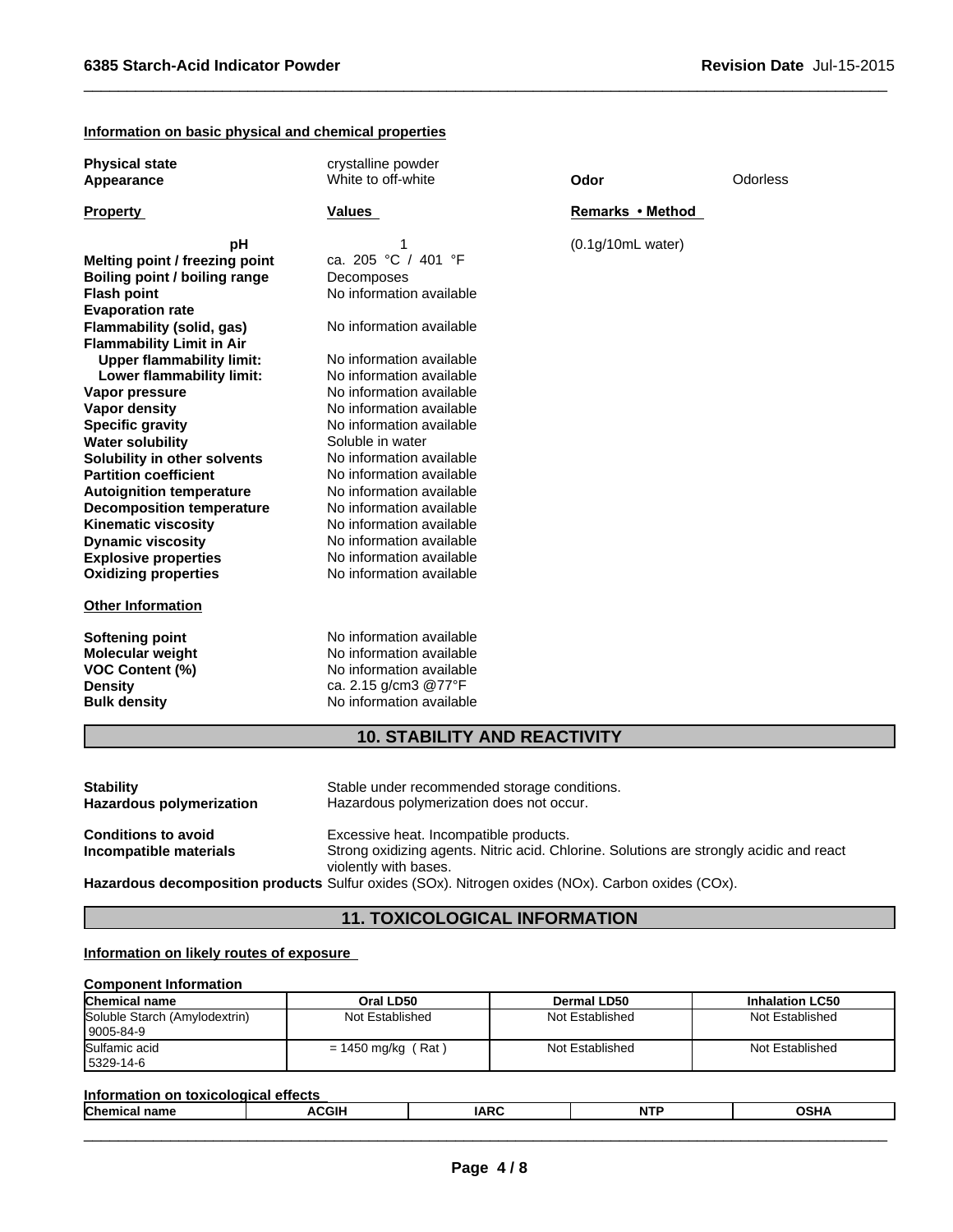| Soluble Starch<br>(Amylodextrin)<br> 9005-84-9 | Not Established | Not Established | Not Established | Not Established |
|------------------------------------------------|-----------------|-----------------|-----------------|-----------------|
| Sulfamic acid<br>5329-14-6                     | Not Established | Not Established | Not Established | Not Established |

 $\overline{\phantom{a}}$  ,  $\overline{\phantom{a}}$  ,  $\overline{\phantom{a}}$  ,  $\overline{\phantom{a}}$  ,  $\overline{\phantom{a}}$  ,  $\overline{\phantom{a}}$  ,  $\overline{\phantom{a}}$  ,  $\overline{\phantom{a}}$  ,  $\overline{\phantom{a}}$  ,  $\overline{\phantom{a}}$  ,  $\overline{\phantom{a}}$  ,  $\overline{\phantom{a}}$  ,  $\overline{\phantom{a}}$  ,  $\overline{\phantom{a}}$  ,  $\overline{\phantom{a}}$  ,  $\overline{\phantom{a}}$ 

**ATEmix (oral)** 1526

#### **12. ECOLOGICAL INFORMATION**

#### **Ecotoxicity**

**Unknown Aquatic Toxicity** 5 % of the mixture consists of components(s) of unknown hazards to the aquatic environment

| <b>Chemical name</b>                       | <b>Toxicity to Algae</b> | <b>Toxicity to Fish</b>                            | Daphnia Magna (Water Flea) |
|--------------------------------------------|--------------------------|----------------------------------------------------|----------------------------|
| Soluble Starch (Amylodextrin)<br>9005-84-9 | Not Established          | Not Established                                    | Not Established            |
| Sulfamic acid<br>5329-14-6                 | Not Established          | 14.2: 96 h Pimephales promelas<br>mg/L LC50 static | Not Established            |

#### **Persistence and degradability**

No information available.

#### **Bioaccumulation/Accumulation**

No information available.

| <b>Chemical name</b>                       | <b>Log Pow</b>  |
|--------------------------------------------|-----------------|
| Soluble Starch (Amylodextrin)<br>9005-84-9 | Not Established |
| Sulfamic acid<br>5329-14-6                 | Not Established |

#### **13. DISPOSAL CONSIDERATIONS**

**Disposal Methods** Dispose of waste product or used containers according to local regulations.

**Contaminated packaging** Do not reuse empty containers.

| <b>Chemical name</b>                          | <b>RCRA</b>     | <b>RCRA - Basis for Listing</b> | <b>RCRA - D Series Wastes</b> | <b>RCRA - U Series Wastes</b> |
|-----------------------------------------------|-----------------|---------------------------------|-------------------------------|-------------------------------|
| Soluble Starch<br>(Amylodextrin)<br>9005-84-9 | Not Established |                                 | Not Established               | Not Established               |
| Sulfamic acid<br>5329-14-6                    | Not Established |                                 | Not Established               | Not Established               |

| <b>Chemical name</b>                          | <b>RCRA - Halogenated</b><br><b>Organic Compounds</b> | <b>RCRA - P Series Wastes</b> | <b>RCRA - F Series Wastes</b> | <b>RCRA - K Series Wastes</b> |
|-----------------------------------------------|-------------------------------------------------------|-------------------------------|-------------------------------|-------------------------------|
| Soluble Starch<br>(Amylodextrin)<br>9005-84-9 | Not Established                                       | Not Established               | Not Established               | Not Established               |
| Sulfamic acid<br>5329-14-6                    | Not Established                                       | Not Established               | Not Established               | Not Established               |

| <b>Chemical name</b>                       | California Hazardous Waste Status |
|--------------------------------------------|-----------------------------------|
| Soluble Starch (Amylodextrin)<br>9005-84-9 |                                   |
| Sulfamic acid<br>5329-14-6                 |                                   |

#### **14. TRANSPORT INFORMATION**

**DOT Proper shipping name** SULFAMIC ACID<br>
UN-No<br>
2967 **UN-No** <sup>2967</sup> \_\_\_\_\_\_\_\_\_\_\_\_\_\_\_\_\_\_\_\_\_\_\_\_\_\_\_\_\_\_\_\_\_\_\_\_\_\_\_\_\_\_\_\_\_\_\_\_\_\_\_\_\_\_\_\_\_\_\_\_\_\_\_\_\_\_\_\_\_\_\_\_\_\_\_\_\_\_\_\_\_\_\_\_\_\_\_\_\_\_\_\_\_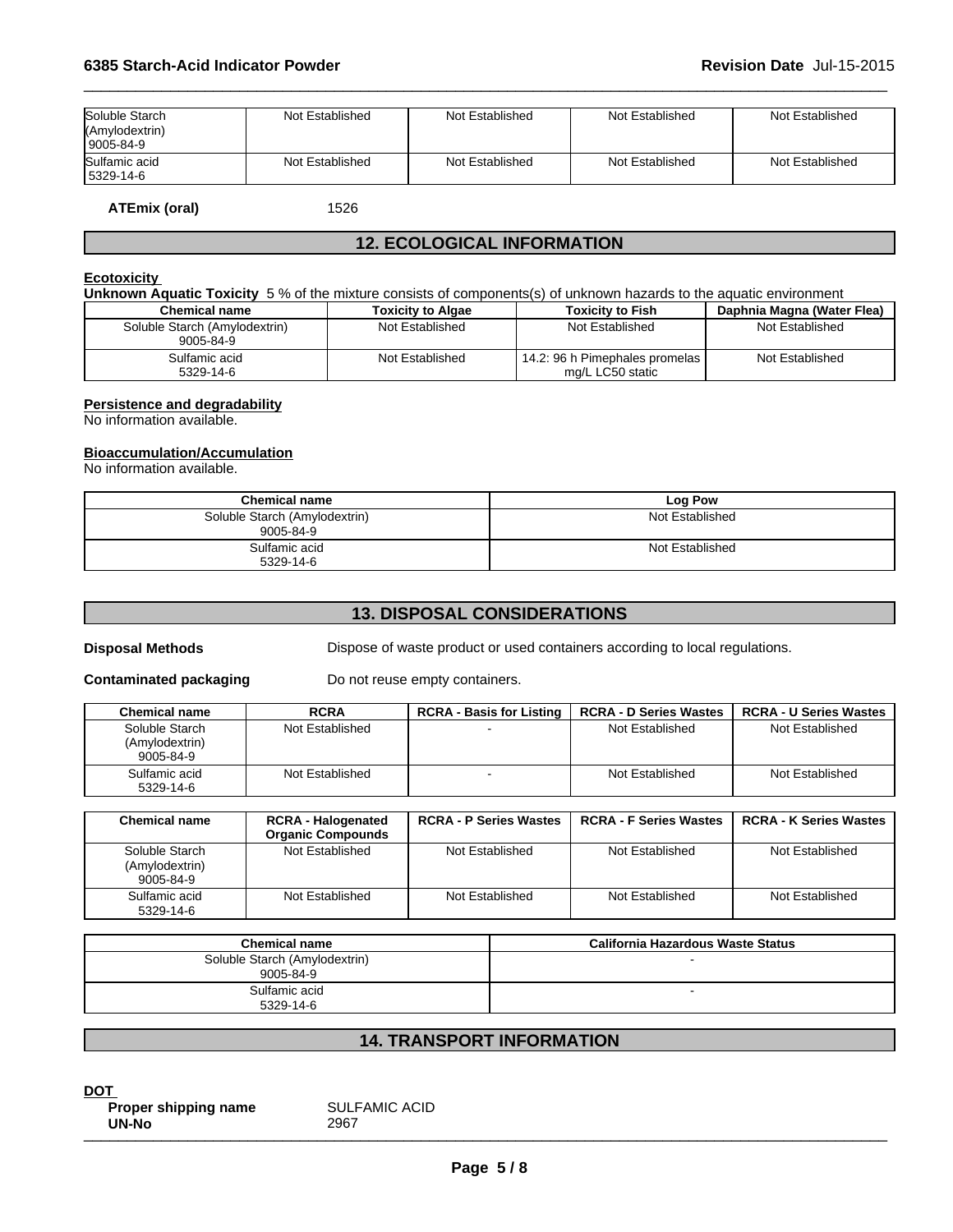| <b>Hazard Class</b>  |  |
|----------------------|--|
| <b>Packing group</b> |  |

| <b>IATA</b>          |                      |  |
|----------------------|----------------------|--|
| Proper shipping name | <b>SULFAMIC ACID</b> |  |
| UN-No                | 2967                 |  |
| <b>Hazard Class</b>  | 8                    |  |
| Packing group        | Ш                    |  |
| <b>IMDG/IMO</b>      |                      |  |
| Proper shipping name | <b>SULFAMIC ACID</b> |  |
| <b>UN-No</b>         | 2967                 |  |
| <b>Hazard Class</b>  | 8                    |  |
| Packing group        | Ш                    |  |

#### **15. REGULATORY INFORMATION**

 $\overline{\phantom{a}}$  ,  $\overline{\phantom{a}}$  ,  $\overline{\phantom{a}}$  ,  $\overline{\phantom{a}}$  ,  $\overline{\phantom{a}}$  ,  $\overline{\phantom{a}}$  ,  $\overline{\phantom{a}}$  ,  $\overline{\phantom{a}}$  ,  $\overline{\phantom{a}}$  ,  $\overline{\phantom{a}}$  ,  $\overline{\phantom{a}}$  ,  $\overline{\phantom{a}}$  ,  $\overline{\phantom{a}}$  ,  $\overline{\phantom{a}}$  ,  $\overline{\phantom{a}}$  ,  $\overline{\phantom{a}}$ 

| <b>International Inventories</b> |          |
|----------------------------------|----------|
| TSCA                             | Complies |
| <b>DSL/NDSL</b>                  | Complies |
| <b>EINECS/ELINCS</b>             | Complies |
| ENCS                             | Complies |
| <b>IECSC</b>                     | Complies |
| KECL                             | Complies |
| PICCS                            | Complies |
| AICS                             | Complies |

#### **Legend:**

**TSCA** - United States Toxic Substances Control Act Section 8(b) Inventory

**DSL/NDSL** - Canadian Domestic Substances List/Non-Domestic Substances List

**EINECS/ELINCS** - European Inventory of Existing Chemical Substances/European List of Notified Chemical Substances

**ENCS** - Japan Existing and New Chemical Substances

**IECSC** - China Inventory of Existing Chemical Substances

**KECL** - Korean Existing and Evaluated Chemical Substances

**PICCS** - Philippines Inventory of Chemicals and Chemical Substances

**AICS** - Australian Inventory of Chemical Substances

#### **US Federal Regulations**

#### **SARA 313**

Section 313 of Title III of the Superfund Amendments and Reauthorization Act of 1986 (SARA). This product does not contain any chemicals which are subject to the reporting requirements of the Act and Title 40 of the Code of Federal Regulations, Part 372

| <b>Chemical name</b>                  | <b>SARA 313 - Threshold Values %</b> |  |
|---------------------------------------|--------------------------------------|--|
| Soluble Starch (Amylodextrin)         | Not Established                      |  |
| 9005-84-9                             |                                      |  |
| Sulfamic acid                         | Not Established                      |  |
| 5329-14-6                             |                                      |  |
| <b>SARA 311/312 Hazard Categories</b> |                                      |  |
| Acute health hazard                   | Yes                                  |  |
| <b>Chronic Health Hazard</b>          | No.                                  |  |
| Fire hazard                           | <b>No</b>                            |  |
| Sudden release of pressure hazard     | No                                   |  |
| <b>Reactive Hazard</b>                | No                                   |  |

#### **CWA (Clean Water Act)**

This product does not contain any substances regulated as pollutants pursuant to the Clean Water Act (40 CFR 122.21 and 40 CFR 122.42)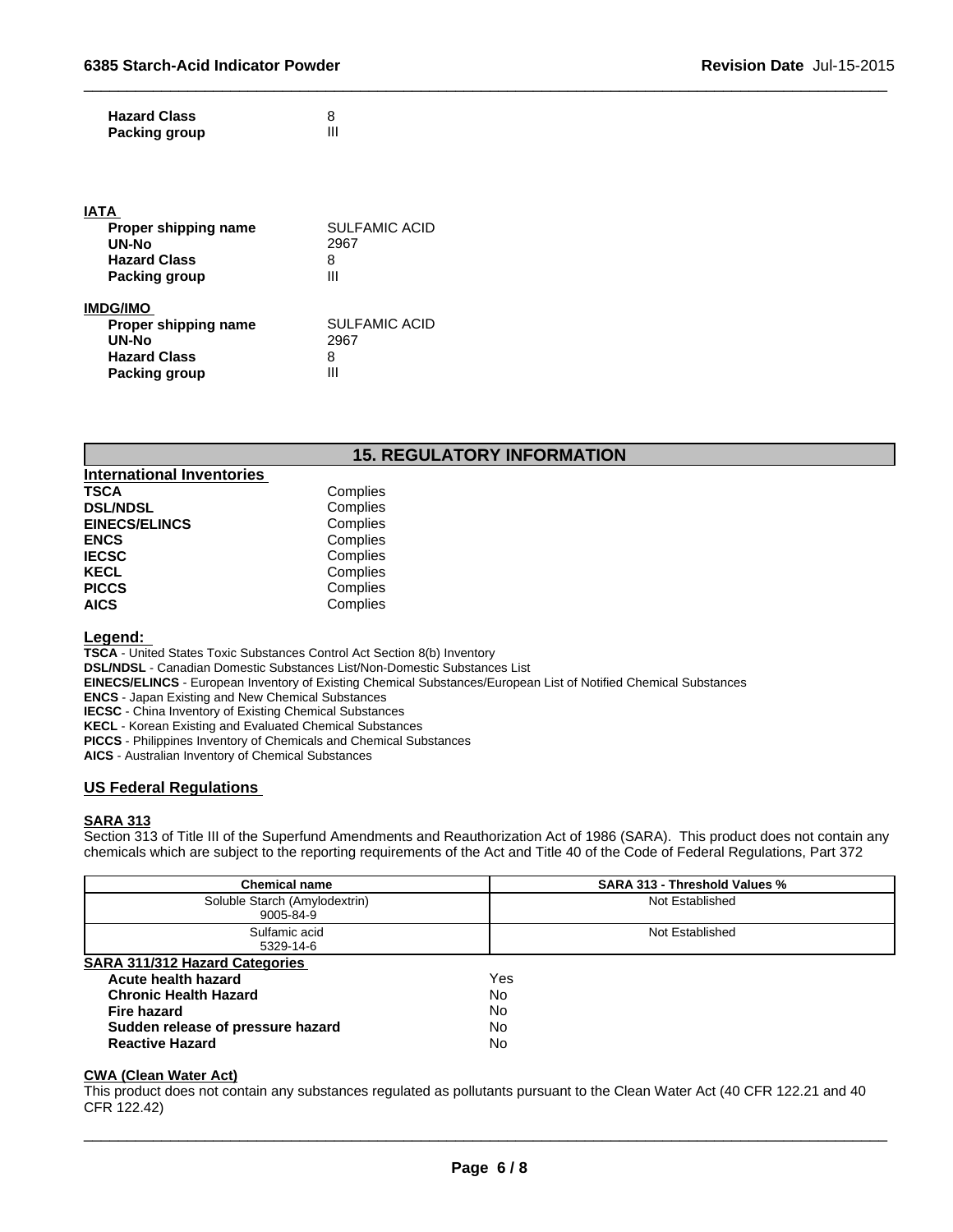| <b>Chemical name</b>                          | <b>CWA - Reportable</b><br>Quantities | <b>CWA - Toxic Pollutants</b> | <b>CWA - Priority Pollutants</b> | <b>CWA - Hazardous</b><br><b>Substances</b> |
|-----------------------------------------------|---------------------------------------|-------------------------------|----------------------------------|---------------------------------------------|
| Soluble Starch<br>(Amylodextrin)<br>9005-84-9 | Not Established                       | Not Established               | Not Established                  | Not Established                             |
| Sulfamic acid<br>5329-14-6                    | Not Established                       | Not Established               | Not Established                  | Not Established                             |

 $\overline{\phantom{a}}$  ,  $\overline{\phantom{a}}$  ,  $\overline{\phantom{a}}$  ,  $\overline{\phantom{a}}$  ,  $\overline{\phantom{a}}$  ,  $\overline{\phantom{a}}$  ,  $\overline{\phantom{a}}$  ,  $\overline{\phantom{a}}$  ,  $\overline{\phantom{a}}$  ,  $\overline{\phantom{a}}$  ,  $\overline{\phantom{a}}$  ,  $\overline{\phantom{a}}$  ,  $\overline{\phantom{a}}$  ,  $\overline{\phantom{a}}$  ,  $\overline{\phantom{a}}$  ,  $\overline{\phantom{a}}$ 

#### **CERCLA**

This material, as supplied, does not contain any substances regulated as hazardous substances under the Comprehensive Environmental Response Compensation and Liability Act (CERCLA) (40 CFR 302) or the Superfund Amendments and Reauthorization Act (SARA) (40 CFR 355). There may be specific reporting requirements at the local, regional, or state level pertaining to releases of this material

| <b>Chemical name</b>          | <b>Hazardous Substances RQs</b> | <b>CERCLA/SARA RQ</b> | RQ |
|-------------------------------|---------------------------------|-----------------------|----|
| Soluble Starch (Amylodextrin) |                                 | Not Established       |    |
| 9005-84-9                     |                                 |                       |    |
| Sulfamic acid                 |                                 | Not Established       |    |
| 5329-14-6                     |                                 |                       |    |

#### **US State Regulations**

#### **California Proposition 65**

| <b>Chemical name</b>                       | <b>California Proposition 65</b> |
|--------------------------------------------|----------------------------------|
| Soluble Starch (Amylodextrin)<br>9005-84-9 | Not Established                  |
| Sulfamic acid<br>5329-14-6                 | Not Established                  |

#### **U.S. State Right-to-Know Regulations**

| <b>Chemical name</b>                       | <b>New Jersey</b> | <b>Massachusetts</b> | Pennsylvania    |
|--------------------------------------------|-------------------|----------------------|-----------------|
| Soluble Starch (Amylodextrin)<br>9005-84-9 | Not Established   | Not Established      | Not Established |
| Sulfamic acid<br>5329-14-6                 |                   | Not Established      | Not Established |

#### **CPSC (Consumer Product Safety Commission) - Specially Regulated Substances**

#### **16. OTHER INFORMATION**

| <u>NFPA</u> | <b>Health hazard 3</b> | <b>Flammability 0</b> | Instability 0 | <b>Physical and Chemical</b><br><b>Hazards N/A</b> |
|-------------|------------------------|-----------------------|---------------|----------------------------------------------------|
| <b>HMIS</b> | <b>Health hazard 3</b> | <b>Flammability 0</b> | Stability 2   |                                                    |



**Prepared by Sexty Regulatory Affairs Department Issuing Date**<br> **Issuing Date** Sexty Regulatory Affairs Department **Issuing Date** Jun-10-2015 **Revision Date Reason for revision** New US GHS format **Disclaimer The information provided on this SDS is correct to the best of our knowledge, information and belief at the date of its**